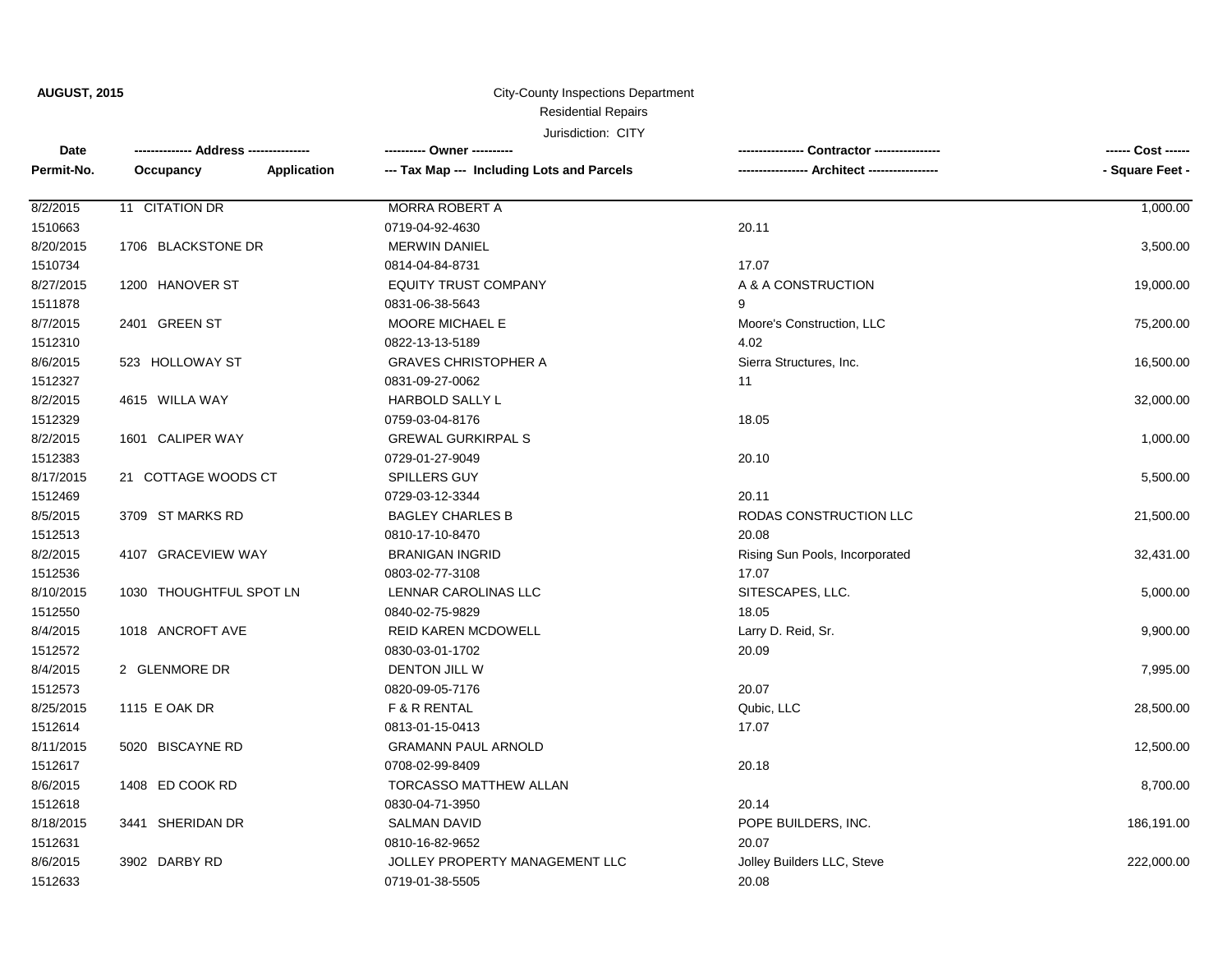# Residential Repairs City-County Inspections Department

| Date       |                        |             | --------- Owner ---------                  |                                     | ------ Cost ------ |
|------------|------------------------|-------------|--------------------------------------------|-------------------------------------|--------------------|
| Permit-No. | Occupancy              | Application | --- Tax Map --- Including Lots and Parcels | - Architect -----------------       | - Square Feet -    |
| 8/5/2015   | 2919 FRIENDSHIP RD     |             | STEFFENS TYSON COY                         |                                     | 6,600.00           |
| 1512636    |                        |             | 0801-13-93-9303                            | 20.17                               |                    |
| 8/6/2015   | 1055 SPACIOUS SKIES LN |             | LENNAR CAROLINAS LLC                       | Lennar Carolinas, LLC               | 1,100.00           |
| 1512639    |                        |             | 0840-02-85-4404                            | 18.05                               |                    |
| 8/6/2015   | 1618 STACY DR          |             | FENNELL MACK C                             |                                     | 10,000.00          |
| 1512642    |                        |             | 0814-02-77-3025                            | 16.04                               |                    |
| 8/5/2015   | 112 W SEEMAN ST        |             | STRAYHORN MARTHA DELL HUDSON               | Paul Builders, Inc., Greg           | 366,500.00         |
| 1512643    |                        |             | 0832-17-11-0325                            | $\overline{2}$                      |                    |
| 8/6/2015   | 1308 DOLLAR AVE        |             | LUKER KENNETH                              | A.G. BUILDERS                       | 146,119.50         |
| 1512650    |                        |             | 0822-15-63-8927                            | 3.02                                |                    |
| 8/20/2015  | 1011 CHESTER ST        |             | <b>WATKINS CLAUDE EDWARD</b>               | <b>DANIEL RIOS</b>                  | 82,000.00          |
| 1512652    |                        |             | 0831-06-47-5591                            | 10.01                               |                    |
| 8/17/2015  | 1113 HOOPER PL         |             | STERN PETER                                | <b>HARLAND WINDOWS &amp; SIDING</b> | 8,094.00           |
| 1512653    |                        |             | 0769-03-44-1612                            | 19                                  |                    |
| 8/5/2015   | 217 GLEN EDEN RD       |             | CRISCENZO STEPHAN J                        | JONES, GERALD, ALUMINUM             | 10,000.00          |
| 1512654    |                        |             | 0718-02-98-1438                            | 20.11                               |                    |
| 8/2/2015   | 15 CEDAR HILL DR       |             | CARDOZA JOSE A                             |                                     | 3,800.00           |
| 1512655    |                        |             | 0729-03-21-3197                            | 20.12                               |                    |
| 8/5/2015   | 4230 GARRETT RD        |             | RCP WELLINGTON TWO LLC                     | A Approved Siding & Window Co.      | 9,281.67           |
| 1512657    |                        |             | 0800-04-63-8427                            | 20.16                               |                    |
| 8/5/2015   | 4230 GARRETT RD        |             | RCP WELLINGTON TWO LLC                     | A Approved Siding & Window Co.      | 15,742.87          |
| 1512658    |                        |             | 0800-04-63-8427                            | 20.16                               |                    |
| 8/5/2015   | 4230 GARRETT RD        |             | RCP WELLINGTON TWO LLC                     | A Approved Siding & Window Co.      | 11,469.46          |
| 1512659    |                        |             | 0800-04-63-8427                            | 20.16                               |                    |
| 8/2/2015   | 8 EDDY TRL             |             | <b>BURWELL CANDACE L</b>                   | Gutter Glove of NC                  | 5,300.00           |
| 1512660    |                        |             | 0830-04-82-0499                            | 20.14                               |                    |
| 8/5/2015   | 422 VALLEY DR          |             | WENTZ DOROTHY W                            | REGIONAL WATERPROOFING CO INC       | 16,331.25          |
| 1512669    |                        |             | 0824-19-70-3362                            | 17.10                               |                    |
| 8/5/2015   | 624 SWIFT CREEK XING   |             | TOLL NC LP                                 | MK STICKBUILDERS LLC                | 3,500.00           |
| 1512674    |                        |             | 0717-02-75-3787                            | 20.12                               |                    |
| 8/5/2015   | 636 SWIFT CREEK XING   |             | TOLL NC LP                                 | MK STICKBUILDERS LLC                | 3,500.00           |
| 1512675    |                        |             | 0717-02-75-8415                            | 20.12                               |                    |
| 8/13/2015  | 5605 CAREY PL          |             | ORBIH CHARLES E TRUSTEE                    | Sierra Structures, Inc.             | 10,000.00          |
| 1512676    |                        |             | 0815-04-60-7433                            | 16.04                               |                    |
| 8/25/2015  | 5717 LAKE ELTON RD     |             | <b>MCGRATH BRIAN</b>                       |                                     | 4,500.00           |
| 1512682    |                        |             | 0738-01-09-5534                            | 20.10                               |                    |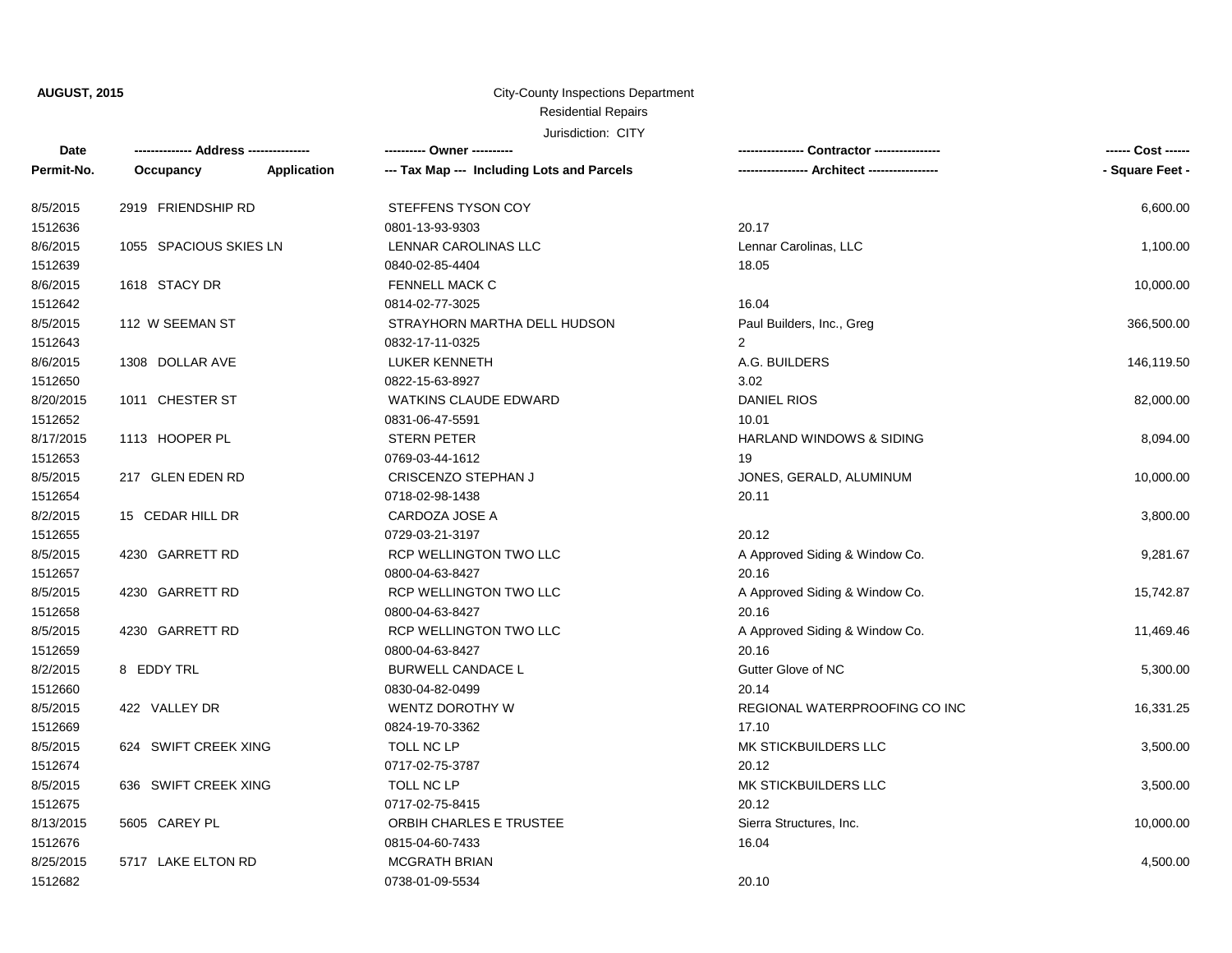### Residential Repairs City-County Inspections Department

| Date       | ------------- Address -------------- |             | ---------- Owner ----------                |                                                          | ------ Cost ------ |
|------------|--------------------------------------|-------------|--------------------------------------------|----------------------------------------------------------|--------------------|
| Permit-No. | Occupancy                            | Application | --- Tax Map --- Including Lots and Parcels |                                                          | - Square Feet -    |
| 8/27/2015  | 3433 SHERIDAN DR                     |             | <b>MICHAM LAURA</b>                        | Kusan, Christopher Joshua                                | 22,000.00          |
| 1512683    |                                      |             | 0810-16-92-0826                            | 20.07                                                    |                    |
| 8/5/2015   | 5103 STARDUST DR                     |             | LOUGHLIN CHARLES                           | <b>GARUDA CUSTOM DECKS</b>                               | 5,800.00           |
| 1512688    |                                      |             | 0834-01-19-4382                            | 16.01                                                    |                    |
| 8/5/2015   | 10 WEEPING BEECH WAY                 |             | SMITH ALWYN V III                          | <b>GARUDA CUSTOM DECKS</b>                               | 5,200.00           |
| 1512689    |                                      |             | 0727-02-85-0658                            | 20.13                                                    |                    |
| 8/10/2015  | 301 NORTHWOOD CIR                    |             | DIEKMAN BRIAN                              | THOUGHTFUL CONSTRUCTION, INC.                            | 14,150.00          |
| 1512691    |                                      |             | 0831-05-09-1935                            | 8.02                                                     |                    |
| 8/4/2015   | 307 E TRINITY AVE                    |             | ROGERS BILLIE JEAN                         | DMR COMPANY                                              | 21,000.00          |
| 1512692    |                                      |             | 0832-17-21-2021                            | $\overline{2}$                                           |                    |
| 8/27/2015  | 910 CAROLINA AVE                     |             | CORAL DANIEL Q                             | TRINITY DESIGN BUILD INC                                 | 45,179.00          |
| 1512701    |                                      |             | 0822-13-23-0596                            | 4.02                                                     |                    |
| 8/3/2015   | 1118 E GEER ST                       |             | SOSRETHA HOBSON                            | SIGMA GENERAL CONTRACTING, LLC                           | 20,000.00          |
| 1512708    |                                      |             | 0832-19-70-3870                            | 10.02                                                    |                    |
| 8/6/2015   | 911 SOUTH BEND DR                    |             | <b>THOMPSON DAVID</b>                      | RIGGINS, CURTIS                                          | 5,581.00           |
| 1512711    |                                      |             | 0717-02-65-2642                            | 20.12                                                    |                    |
| 8/4/2015   | 801 LORAIN AVE                       |             | <b>MCCRAY JANNIE</b>                       | LEE STREET CONSTRUCTION CO                               | 81,000.00          |
| 1512712    |                                      |             | 0822-08-88-2951                            | 1.02                                                     |                    |
| 8/18/2015  | 1508 SAVANNAH PL                     |             | SAVANNAH PLACE APARTMENTS LLC              | Builder Services, Inc. of NC, T/A Windows Siding Roofing | 5,913.00           |
| 1512718    |                                      |             | 0728-04-73-4800                            | 20.14                                                    |                    |
| 8/26/2015  | 1400 OAKLAND AVE                     |             | OKADA DEREK P                              | King Builders, Inc., Ray                                 | 360,000.00         |
| 1512721    |                                      |             | 0822-09-16-4104                            | 4.01                                                     |                    |
| 8/24/2015  | 801 CLEVELAND ST                     |             | SPRING NATALIE R                           | Jeffery Carpenter                                        | 7,500.00           |
| 1512727    |                                      |             | 0831-05-08-6318                            | 8.02                                                     |                    |
| 8/10/2015  | 805 ENGLEWOOD AVE                    |             | CALLAWAY STEPHANIE S                       | CRABTREE, GAIL                                           | 64,000.00          |
| 1512729    |                                      |             | 0822-16-84-1452                            | 3.02                                                     |                    |
| 8/10/2015  | 1017 BROAD ST                        |             | <b>BARRICK ANN LOUISE</b>                  | WOODS, CHARLES, BUILDER                                  | 175,000.00         |
| 1512753    |                                      |             | 0822-14-34-7269                            | 4.02                                                     |                    |
| 8/11/2015  | 4714 HIGHGATE DR                     |             | <b>BISHOP KURT L</b>                       | REGIONAL WATERPROOFING CO INC                            | 7,816.00           |
| 1512755    |                                      |             | 0718-02-68-5971                            | 20.11                                                    |                    |
| 8/24/2015  | 2405 S MIAMI BLVD                    |             | UNITED ASSOCIATES                          | NC Dumpster, LLC                                         | 1,000.00           |
| 1512756    |                                      |             | 0749-02-65-7490                            | 18.05                                                    |                    |
| 8/18/2015  | 4307 TAYLOR HALL PL                  |             | AITKEN BENJAMIN J                          | <b>GENESIS CONSTRUCTION</b>                              | 66,212.00          |
| 1512757    |                                      |             | 0709-04-51-5410                            | 20.18                                                    |                    |
| 8/27/2015  | 9 YARMOUTH PL                        |             | <b>NACLERIO THOMAS R</b>                   |                                                          | 11,975.00          |
| 1512758    |                                      |             | 0709-04-92-3916                            | 20.18                                                    |                    |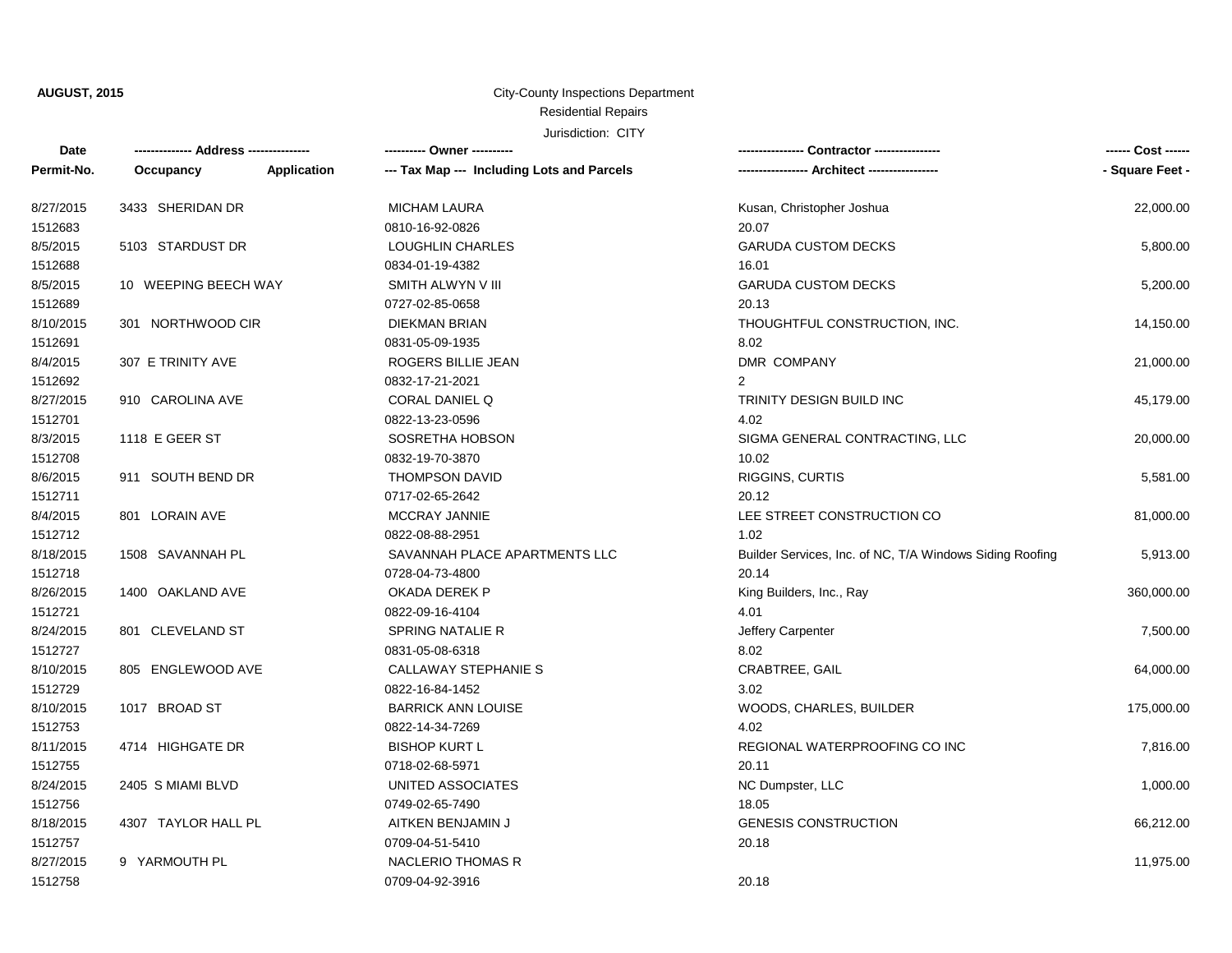### Residential Repairs City-County Inspections Department

| Date       | -------------- Address --------------- |                    | ---------- Owner ----------                | Contractor ---------------<br>--------------             | ------ Cost ------ |
|------------|----------------------------------------|--------------------|--------------------------------------------|----------------------------------------------------------|--------------------|
| Permit-No. | Occupancy                              | <b>Application</b> | --- Tax Map --- Including Lots and Parcels | ---- Architect -----------------                         | - Square Feet -    |
| 8/4/2015   | 24 SWALLOWS RIDGE CT                   |                    | <b>SLATER MARIE PAULINE</b>                |                                                          | 8,900.00           |
| 1512759    |                                        |                    | 0729-03-14-5796                            | 20.11                                                    |                    |
| 8/10/2015  | 401 W MARKHAM AVE                      |                    | <b>GREEN MALCOLM BRIAN II</b>              |                                                          | 15,000.00          |
| 1512769    |                                        |                    | 0832-17-02-3419                            | 3.02                                                     |                    |
| 8/24/2015  | 102 W EDGEWOOD DR                      |                    | DYER CHARLES JAMES                         | Marcellin Daniel Hodge                                   | 34,800.00          |
| 1512807    |                                        |                    | 0832-05-19-5036                            | 1.02                                                     |                    |
| 8/18/2015  | 2508 W CLUB BLVD                       |                    | <b>GOSSELIN DORA J</b>                     | CUSTOM QUALITY CARPENTRY LLC.                            | 150,000.00         |
| 1512814    |                                        |                    | 0812-12-95-2530                            | 4.01                                                     |                    |
| 8/17/2015  | 316 WAKE PL                            |                    | LABAR KEVIN                                | <b>Steven Nedrud</b>                                     | 2,000.00           |
| 1512816    |                                        |                    | 0831-05-29-2242                            | 9                                                        |                    |
| 8/13/2015  | 111 FORESTWOOD DR                      |                    | <b>HOEFERT ANDREAS A F</b>                 | BUILDSENSE, INC.                                         | 160,000.00         |
| 1512817    |                                        |                    | 0821-18-40-8502                            | $\overline{7}$                                           |                    |
| 8/19/2015  | 4002 BRANCHWOOD DR                     |                    | TABOR GARY D                               | Patio Enclosures, Inc. of Raleigh - Carolina Enclosures, | 46,497.00          |
| 1512830    |                                        |                    | 0800-01-38-1324                            | 20.17                                                    |                    |
| 8/21/2015  | 4109 TALCOTT DR                        |                    | NAZO FAWAZ P                               | JOSEPH GRANTHAM CUSTOM HOMES, INC.                       | 300,000.00         |
| 1512833    |                                        |                    | 0812-03-04-2993                            | 17.06                                                    |                    |
| 8/18/2015  | 3348 DENISE ST                         |                    | <b>RALPH ANGELA</b>                        | <b>MULBERRY RESTORATION</b>                              | 31,000.00          |
| 1512837    |                                        |                    | 0823-15-64-6664                            | 17.05                                                    |                    |
| 8/18/2015  | 1403 GUNTER ST                         |                    | HILL JOYCE ANN BURNETTE                    |                                                          | 60,000.00          |
| 1512845    |                                        |                    | 0821-14-34-5621                            | 5                                                        |                    |
| 8/20/2015  | 14 COTTAGE WOODS CT                    |                    | MOSBY LAURA G                              | Triangle Landscaping & Construction                      | 8,600.00           |
| 1512848    |                                        |                    | 0729-03-12-5455                            | 20.11                                                    |                    |
| 8/20/2015  | 707 MARTRY RD                          |                    | MONTALVO GREGORY                           | Sierra Structures, Inc.                                  | 11,150.00          |
| 1512849    |                                        |                    | 0727-01-08-6902                            | 20.12                                                    |                    |
| 8/12/2015  | 2608 CREST ST                          |                    | CREST ST COMMUNITY ELDERLY                 | RAM JACK LLC                                             | 11,750.00          |
| 1512855    |                                        |                    | 0812-16-73-9812                            | 15.02                                                    |                    |
| 8/19/2015  | 4604 CUMBERLAND DR                     |                    | <b>LAND KATHY B</b>                        | <b>CRAFTSMAN DIRECT</b>                                  | 3,850.00           |
| 1512873    |                                        |                    | 0802-02-78-6246                            | 17.06                                                    |                    |
| 8/19/2015  | 915 LIMERICK LN                        |                    | <b>ENGLEMAN LAWRENCE</b>                   | Renaissance Contracting, LLC                             | 14,550.00          |
| 1512883    |                                        |                    | 0728-03-31-1556                            | 20.13                                                    |                    |
| 8/19/2015  | 8 DRUCILLA CT                          |                    | MIGLARESE SAM R                            | TaraMar, Inc.                                            | 83,000.00          |
| 1512884    |                                        |                    | 0803-04-72-9861                            | 17.07                                                    |                    |
| 8/19/2015  | 3751 BENTLEY DR                        |                    | SCHULMAN EVE JASMINE TRUSTEE               | Sustainable Building Solutions LLC dba Green Horizon     | 203,000.00         |
| 1512886    |                                        |                    | 0719-01-07-6543                            | 20.08                                                    |                    |
| 8/19/2015  | 506 SWIFT CREEK XING                   |                    | TOLL NC LP                                 | MK STICKBUILDERS LLC                                     | 3,500.00           |
| 1512888    |                                        |                    | 0717-02-85-2860                            | 20.12                                                    |                    |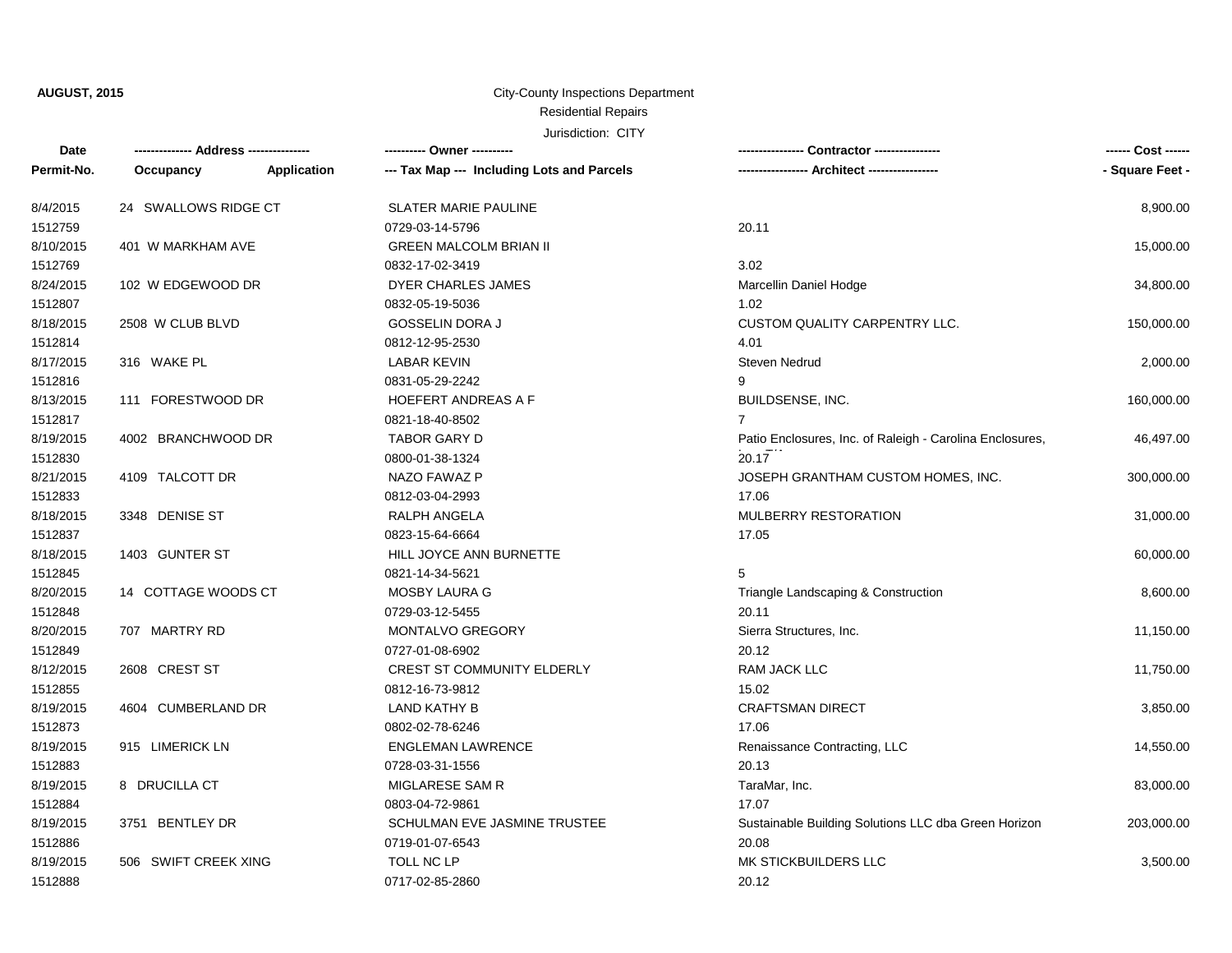## Residential Repairs City-County Inspections Department

| Date       |                      |             | ---------- Owner ----------                |                                                   | ------ Cost ------ |
|------------|----------------------|-------------|--------------------------------------------|---------------------------------------------------|--------------------|
| Permit-No. | Occupancy            | Application | --- Tax Map --- Including Lots and Parcels |                                                   | - Square Feet -    |
| 8/20/2015  | 311 E PILOT ST       |             | <b>LIBBUS BISHARAH</b>                     | FastSigns of Cary                                 | 27,000.00          |
| 1512894    |                      |             | 0820-11-67-9030                            | 13.04                                             |                    |
| 8/31/2015  | 5209 GRANDHAVEN DR   |             | <b>TAYLOR MELANIE</b>                      | Craftsman Direct Handyman Home Improvements, Inc. | 13,700.00          |
| 1512895    |                      |             | 0727-01-38-9428                            | 20.12                                             |                    |
| 8/18/2015  | 10 HAYDEN POND LN    |             | <b>TOLLIVER JAMES</b>                      | Schleher Home Repair                              | 14,000.00          |
| 1512901    |                      |             | 9797-02-98-4832                            | 20.12                                             |                    |
| 8/17/2015  | 801 ARDMORE DR       |             | LIN FU CHIN                                | <b>Melvin Juarez</b>                              | 14,900.00          |
| 1512903    |                      |             | 0820-18-31-5834                            | 20.09                                             |                    |
| 8/18/2015  | 410 N HYDE PARK AVE  |             | <b>VCIG HOLDINGS LLC</b>                   | Turnlight Partners Ltd.                           | 5,196.00           |
| 1512906    |                      |             | 0831-11-55-0164                            | 10.01                                             |                    |
| 8/18/2015  | 1204 PECAN PL        |             | <b>GREEN TAMMY LURICE</b>                  | Tammy L Green                                     | 29,900.00          |
| 1512909    |                      |             | 0833-19-70-2466                            | 17.09                                             |                    |
| 8/20/2015  | 606 MARTHA ST        |             | <b>EASTERLING MILDRED</b>                  | REGIONAL WATERPROOFING CO INC                     | 8,299.00           |
| 1512910    |                      |             | 0830-05-08-2091                            | 13.03                                             |                    |
| 8/20/2015  | 4519 CHESHIRE CT     |             | UPCHURCH MARGARET TEW                      | REGIONAL WATERPROOFING CO INC                     | 14,243.00          |
| 1512911    |                      |             | 0803-04-83-7527                            | 17.07                                             |                    |
| 8/25/2015  | 2210 PARKSIDE DR     |             | REID DOROTHY M                             | Jerry Schuster Consulting, LLC                    | 7,000.00           |
| 1512914    |                      |             | 0820-06-49-0273                            | $\overline{7}$                                    |                    |
| 8/20/2015  | 4023 BRISTOL RD      |             | HOWELL DAVID SCOTT                         | <b>GATEWAY BUILDING COMPANY</b>                   | 28,000.00          |
| 1512915    |                      |             | 0719-02-56-0090                            | 20.08                                             |                    |
| 8/24/2015  | 21 SUMMERGLEN CT     |             | HINSON HAROLD RANDY SR                     | Rivers, Christopher O'hara                        | 25,500.00          |
| 1512922    |                      |             | 0728-03-31-8911                            | 20.13                                             |                    |
| 8/24/2015  | 901 SOUTH BEND DR    |             | TANNER DAVID H                             | NORTH CAROLINA EXTERIORS                          | 5,600.00           |
| 1512923    |                      |             | 0717-02-55-9773                            | 20.12                                             |                    |
| 8/21/2015  | 207 SAGERVIEW WAY    |             | DEJESUS RAFAEL O                           |                                                   | 45,000.00          |
| 1512938    |                      |             | 0717-02-66-3087                            | 20.12                                             |                    |
| 8/25/2015  | 305 E LAWSON ST      |             | <b>KELLEY ROBERT O</b>                     | STRUCTURE BUILDING CO, INC                        | 14,500.00          |
| 1512939    |                      |             | 0821-20-80-4491                            | 13.03                                             |                    |
| 8/25/2015  | 2113 PERSHING ST     |             | <b>KELLEY LAURA</b>                        | Mark A. Garrett                                   | 8,800.00           |
| 1512940    |                      |             | 0822-09-16-7362                            | 4.01                                              |                    |
| 8/20/2015  | 10 KINGSMOUNT CT     |             | STOCKARD WILLIAM MORGAN JR                 | CARY RECONSTRUCTION CO., LLC.                     | 105,396.00         |
| 1512954    |                      |             | 0719-04-81-2083                            | 20.11                                             |                    |
| 8/18/2015  | 1201 EAST POINTE DR  |             | <b>WILLIAMS FREDERICK D</b>                | <b>US Home Exteriors</b>                          | 20,000.00          |
| 1512955    |                      |             | 0846-03-04-6602                            | 21                                                |                    |
| 8/25/2015  | 1408 N HYDE PARK AVE |             | SALDANA EMMA SALGADO                       |                                                   | 4,000.00           |
| 1512973    |                      |             | 0831-07-58-1929                            | 9                                                 |                    |